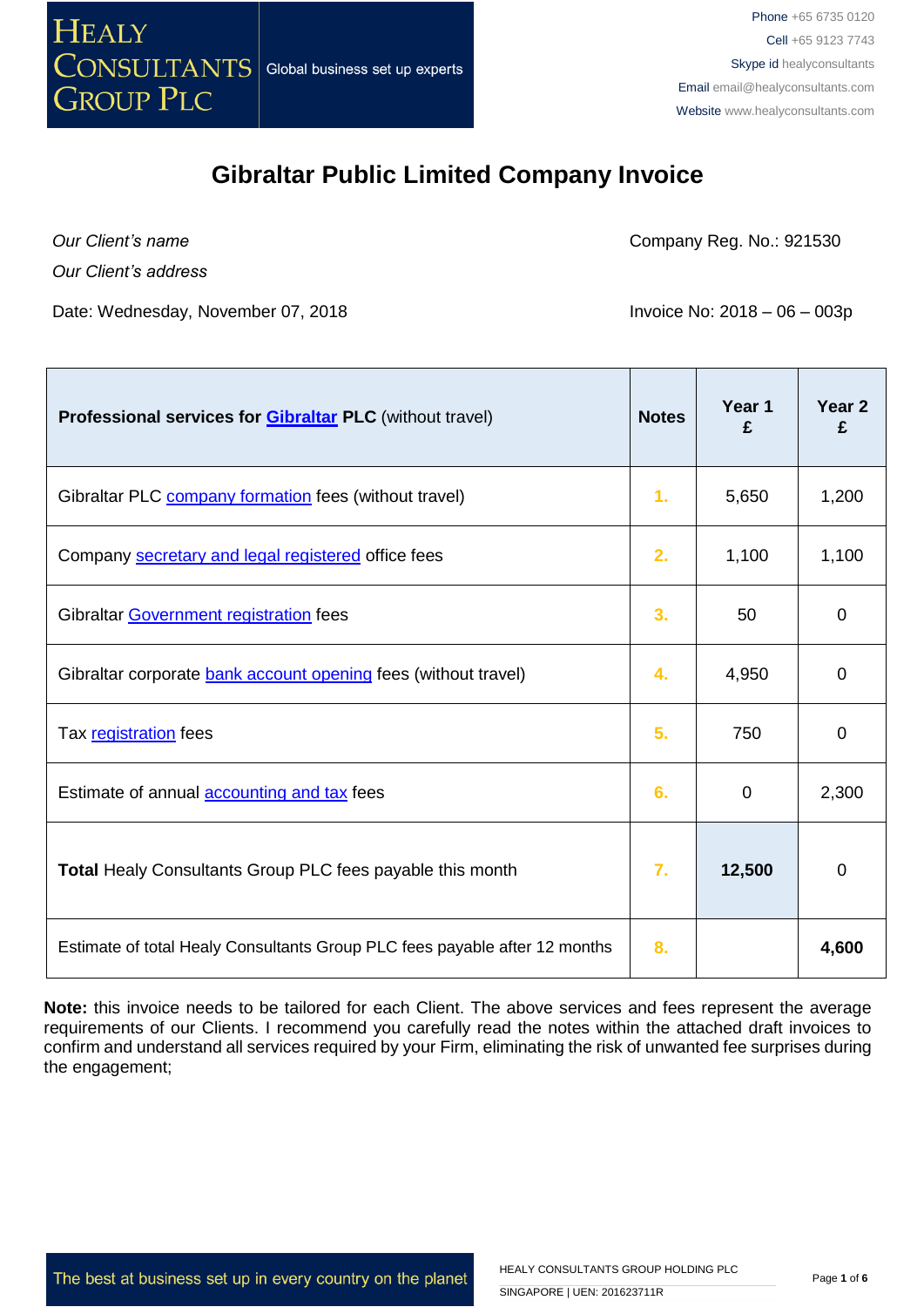

#### *Notes to invoice above*

**1.** Healy Consultants Group PLC fees to efficiently and effectively complete Gibraltar company registration within [two weeks](http://www.healyconsultants.com/gibraltar-company-registration/fees-timelines/#timelines) by **i)** choosing the optimum regulatory permit for the business; **ii)** reserving the company name with the [Companies House Gibraltar;](https://www.companieshouse.gi/FBNSel1) **iii)** settling our accountants' and lawyers' fees; and **iv)** preparing a high quality company incorporation package for submission to the [Companies House Gibraltar;](https://www.companieshouse.gi/FBNSel1)

All [engagement fees \(click link\)](http://www.healyconsultants.com/company-registration-fees/) are agreed and paid up front and agree to the fees published on our country web pages. Consequently, there are no hidden fees or surprises or ambushes throughout the engagement. All engagement deadlines are agreed up front in the form of [a detailed project plan,](http://www.healyconsultants.com/index-important-links/example-project-plan/) mapping out deliverables by week throughout the engagement term



Every week during the engagement, Healy Consultants Group PLC will email our Client a [detailed status](http://www.healyconsultants.com/index-important-links/weekly-engagement-status-email/)  [update.](http://www.healyconsultants.com/index-important-links/weekly-engagement-status-email/) Our Client is immediately informed of engagement problems together with solutions. Your dedicated engagement manager is reachable by phone, Skype, live chat and email and will communicate in your preferred language;

**2.** In accordance with [s. 216 of the Gibraltar Companies Act 2014-19,](http://www.gibraltarlaws.gov.gi/articles/2014-19o.pdf) each Gibraltar Company must appoint a company secretary, who may be a natural person or a body corporate resident in any country. Healy Consultants Group PLC will act as your Gibraltar company secretary, for which our annual responsibilities include **i)** preparing and filing the legal annual return; **ii)** securely maintaining company records; **iii)** liaising with the Gibraltar government on our Client's behalf; **iv)** legal filing of changes of company structure; and **v)** reminding our Client of statutory deadlines;

In accordance with [s. 178 of the Gibraltar Companies Act 2014-09,](http://www.gibraltarlaws.gov.gi/articles/2014-19o.pdf) a Gibraltar Company shall as from the date of its incorporation have a legal registered office in Gibraltar, to which all official Government communications and notices may be addressed. To comply with this statutory requirement, Healy Consultants Group PLC Gibraltar office will be the registered office address for your company. Thereafter, this address will be used to receive government correspondence including **i)** tax letters; **ii)** notice of the legal annual return; and **iii)** all government communications. Most of our Clients wish to place [Healy](http://www.healyconsultants.com/corporate-outsourcing-services/company-secretary-and-legal-registered-office/)  [Consultants Group PLC's](http://www.healyconsultants.com/corporate-outsourcing-services/company-secretary-and-legal-registered-office/) office address on invoices, contracts, websites and business cards;

- **3.** This fee is an estimate of government costs payable during your Firm's engagement. For transparency purposes, all government fee payments will be supported by original receipts and invoices. Examples of government costs include **i)** registration fees at the [Gibraltar Companies House;](https://www.companieshouse.gi/publications/C0019.pdf) and **ii)** issuance of the company seal. Following engagement completion, Healy Consultants Group PLC will refund our Client any excess of funds received over actual Government costs paid;
- **4.** Healy Consultants Group PLC will be pleased to open a corporate bank account without our Client travelling. It is a time-consuming task; Healy Consultants Group PLC will shelter our Client from the administrative challenges. As you can appreciate, it is a difficult task to obtain bank account approval through a newly formed company, when shareholders and directors and bank signatories reside overseas. Healy Consultants Group PLC will prepare a business plan for the bank to optimize the probability of corporate bank account approval. Depending on our Client business and nationality, there is a 20% probability the banks will request a bank signatory to travel for a one-hour bank interview. Healy Consultants Group PLC will try its best to negotiate with the bank for a travel exemption. If our Client must travel to Gibraltar for corporate bank account opening, Healy Consultants Group PLC will refund our Client £950;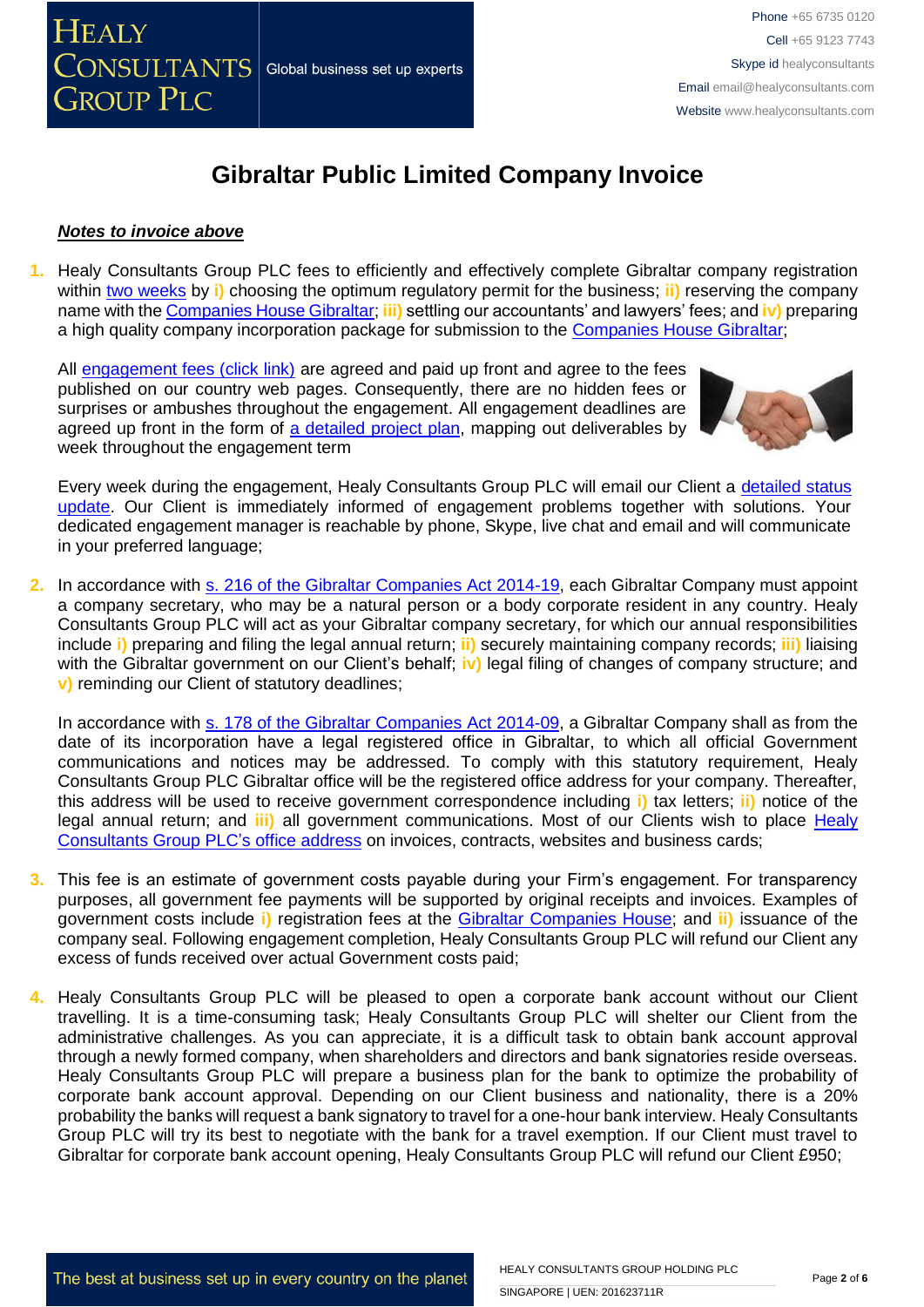

Phone +65 6735 0120 Cell +65 9123 7743 Skype id healyconsultants Email [email@healyconsultants.com](mailto:EMAIL@HEALYCONSULTANTS.COM) Website [www.healyconsultants.com](http://www.healyconsultants.com/)

# **Gibraltar Public Limited Company Invoice**

If our Client is not comfortable with only a Gibraltar corporate bank account, Healy Consultants Group PLC will be pleased to open [an international corporate bank account](http://www.healyconsultants.com/international-banking/) (click link) outside of Gibraltar. Examples include New York, Germany, Liechtenstein, Austria, Bulgaria, South Africa, Singapore, London, South America or Dubai. All banks will be top tier banks in these countries with excellent internet banking services. Example of our global banking partners include HSBC, Standard Chartered Bank, Citibank, Barclays, Bank of China, ANZ bank, ABN Amro, UBS, Credit Suisse;

The banks enjoy ultimate power of approval of corporate bank account applications. Consequently, guaranteed success is outside of Healy Consultants Group PLC' control. What is inside our control is the preparation and submission of a high-quality bank application that maximizes the likelihood of approval. To date, we enjoy a 100% approval record because of [our global banking relationships](http://www.healyconsultants.com/international-banking/corporate-accounts/) and determination;







Global banks continue to tighten corporate bank account opening procedures, their internal compliance departments completing more thorough due diligence of Clients. Consequently, our Clients should expect the bank account approval period to take up to 4 weeks. Furthermore, global banks now require evidence of proof of business in the country where the corporate bank account will be, including sales contracts or lease agreement;

- **5.** In accordance with the [Gibraltar Companies Act 2014-19,](http://www.gibraltarlaws.gov.gi/articles/2014-19o.pdf) each entity must register for corporate tax and VAT at the [Income Tax Office;](https://www.gibraltar.gov.gi/new/income-tax-office)
- **6.** For an active trading company, these [accounting and tax](http://www.healyconsultants.com/gibraltar-company-registration/accounting-legal/) fees are an estimate of Healy Consultants Group PLC fees to efficiently and effectively discharge your annual company accounting and tax obligations. Following receipt of a set of draft accounting numbers from your company, Healy Consultants Group PLC will more accurately advise accounting and tax fees. For a dormant company, Healy Consultants Group PLC fees are only £950;
- **7.** All fees quoted in this invoice correspond to fees quoted [on Healy Consultants Group PLC's](http://www.healyconsultants.com/company-registration-fees/) website. Please review this invoice carefully to identify errors. During the rush of the business day, it is possible that Healy Consultants Group PLC inadvertently made fee calculation errors, typing errors or omitted services or omitted historic fee payments from Clients. In the unfortunate event you identify invoice errors, please revert to me directly re the same. I apologize in advance if I or my staff made invoice errors;
- **8.** Assuming our Clients re-engage Healy Consultants Group PLC in year 2, this fee is an estimate of the fees payable next year, 12 months after the date of company registration;
- **9.** The fees quoted in this invoice are a prediction of the fees required to efficiently and effectively complete this engagement in a timely manner. If during the engagement Healy Consultants Group PLC realizes that the project is more complex than anticipated, requiring a large additional investment of time, my Firm will revert to request additional fees;
- 10. Engage Healy Consultants Group PLC to **project manage** business set up in every country on the planet. We are the best in the [world](http://www.healyconsultants.com/best-in-the-world/) at what we do, timely completing the  $A$  to  $Z$  of every country engagement;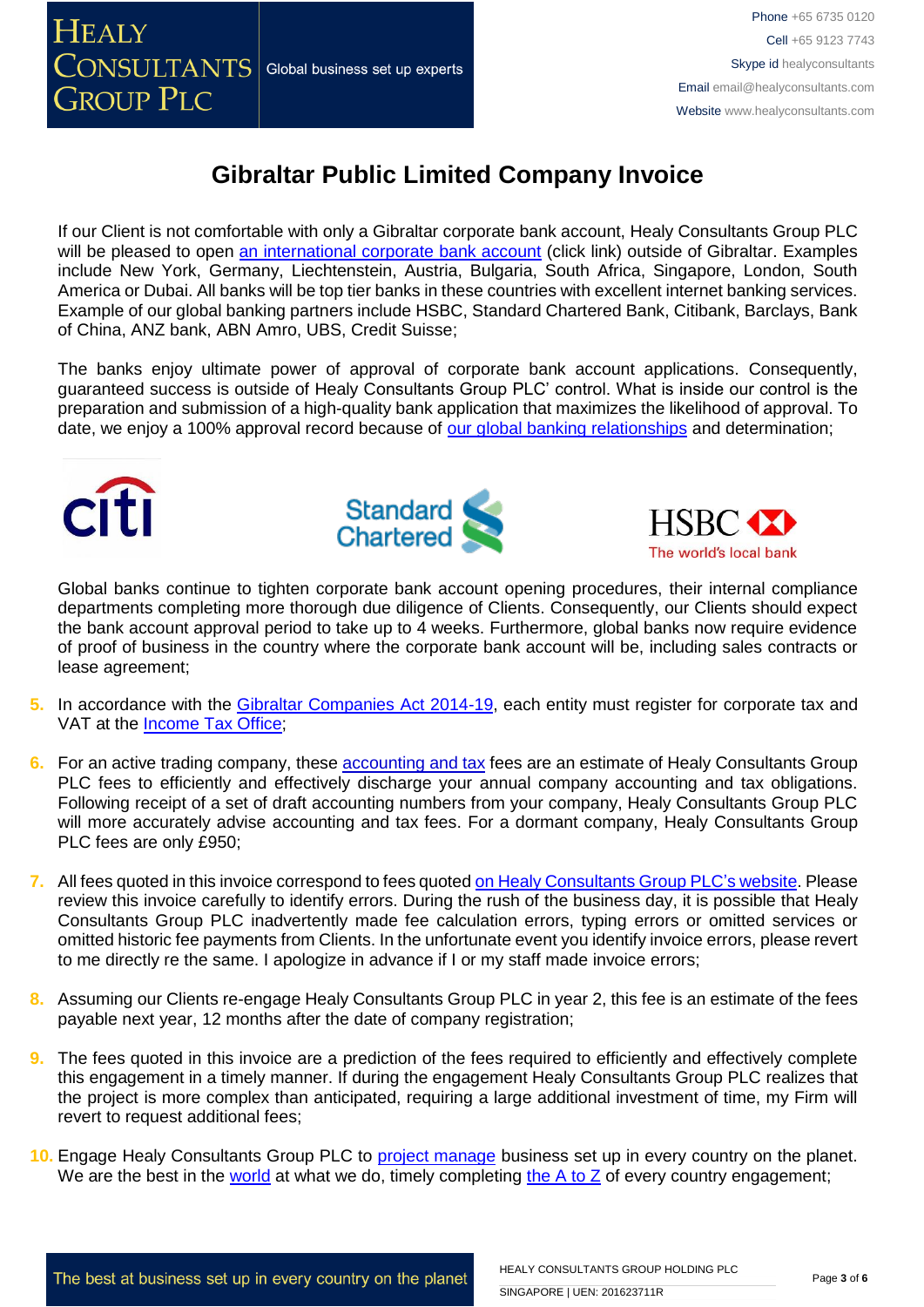

- **11.** The [Gibraltar Companies Act 2014-09 \(click link\),](http://www.gibraltarlaws.gov.gi/articles/1930-07o.pdf) the issued share capital of £20,500 must be deposited to the company bank account at incorporation. To optimize engagement efficiency and minimize delays, Healy Consultants Group PLC is happy to deposit these funds on behalf of our clients;
- **12.** If our Client and Healy Consultants Group PLC properly plan this engagement, our Clients' will *not* have to travel during this engagement. Healy Consultants Group PLC will efficiently and effectively and aggressively complete company registration and corporate bank account opening in a timely manner without our Client's presence. Instead, our Client will need to **i)** sign and get documents legalized in the embassy in their country of origin; and **ii)** courier the originals to Healy Consultants Group PLC office;



- **13.** Depending on our Client's business and nationality, the Gibraltar Government may require a special regulatory license to carry on your business in the country. Healy Consultants Group PLC will assist our Client secure license approval; there may be additional engagement fees. However, the Government enjoys ultimate power of approval of company registrations and business licenses;
- **14.** If our Client requires nominee shareholder and director [services \(click link\),](http://www.healyconsultants.com/corporate-outsourcing-services/nominee-shareholders-directors/) Healy Consultants Group PLC will be pleased to assist. Our fee for professional, passive nominee corporate shareholder amounts to £2,100 per annum. Our fee to be both nominee director and shareholder amounts to £6,600 per annum. Being the sole shareholders and sole director of a Client's company exposes Healy Consultants Group PLC to reputation, litigation and financial risk;
- 15. If required, Healy Consultants Group PLC will be pleased to assist your firm to secure employee [visa](http://www.healyconsultants.com/corporate-advisory-services/migration/) approvals. Our fee is £4,950 for the first employee, £1,950 for the second employee, £950 per employee thereafter. Our visa fees include preparation of a quality visa application and submitting to the correct Government immigration officers. The Government enjoys ultimate power of approval of visa applications. Consequently, guaranteed success is outside of Healy Consultants Group PLC' control. What is inside our control is the preparation and submission of a high-quality immigration visa application that maximizes the likelihood of visa approval;
- **16.** Some of our Clients request Healy Consultants Group PLC to provide temporary shared [office](http://www.healyconsultants.com/virtual-office/) space for 6 months until their preferred business premises is found. If your Firm requires this service, our one-time fee is £950. Monthly rental thereafter is paid directly to the landlord, independently of Healy Consultants Group PLC;
- 17. Some of our Clients engage Healy Consultants Group PLC to [recruit \(click link\)](http://www.healyconsultants.com/corporate-outsourcing-services/how-we-help-our-clients-recruit-quality-employees/) local employees. We have a lot of experience in this area and we are quite skilled at securing quality candidates for our Clients;
- **18.** Monthly, quarterly and mid-year Government tax obligations include monthly and quarterly payroll reporting, VAT and corporation tax return filing. If you need our help, Healy Consultants Group PLC can complete monthly Government reporting for a monthly fee of £860. Healy Consultants Group PLC monthly support will include **i)** receive in Dropbox the monthly invoices from our client; **ii)** label monthly bank statement transactions; **iii)** preparation and submission of VAT returns; and **iv)** submission of monthly employee payroll reporting;
- **19.** It is important our Clients are aware of their personal and corporate tax obligations in their country of residence and domicile; and they will fulfill those obligations annually. Let us know if you need Healy Consultants Group PLC help to clarify your local and international annual tax reporting obligations;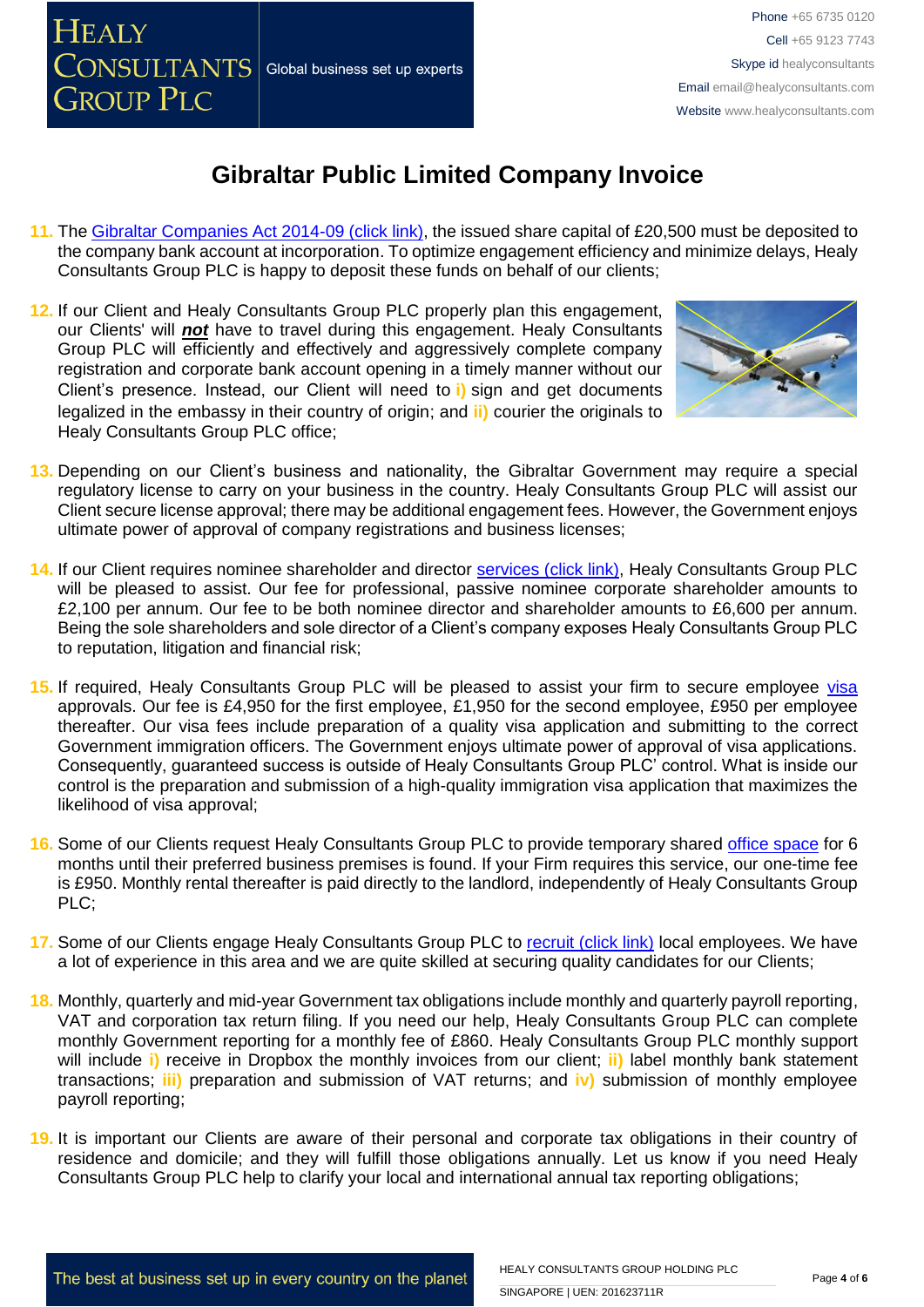

**20.** During the engagement, shareholders and directors documents may need to be translated into the local language before the Government and Bank approves company registration and corporate bank account opening respectively. Consequently, our Client should budget for possible additional translation and embassy atestation fees. Either our Client or Healy Consultants Group PLC can complete this administrative task;

As always, Healy Consultants Group PLC will negotiate with all third parties to eliminate or reduce additonal engagement costs. For transparency purposes, all third-party fee payments will be supported by original receipts and invoices. Examples of possible third-party payments include **i)** embassy fees; **ii)** notary public costs; **iii)** official translator fees;

- **21.** Some of our Clients require an [immediate Gibraltar solution.](http://www.healyconsultants.com/turnkey-solutions/) With this strategy, within a day Healy Consultants Group PLC can supply our Client **i)** an existing dormant Gibraltar company number; and **ii)** an already approved international corporate bank account number; and **iii)** a Gibraltar business address. Turnkey solutions are attractive to those entrepreneurs who wish to immediately close a country deal, sign a contract or invoice a customer;
- **22.** As stipulated on our [business website](http://www.healyconsultants.com/) and in section 3 of our engagement letter, Healy Consultants Group PLC will only commence the engagement following **i)** settlement of our fees; and **ii)** completion and signing of our legal engagement letter;
- **23.** Healy Consultants Group PLC will only incorporate your company after 75% of [due diligence documentation](http://www.healyconsultants.com/due-diligence/) is received by email. Healy Consultants Group PLC will only open a corporate bank account after 100% of the Client's original due diligence documentation is received by courier;
- **24.** During the annual renewal engagement with our Client, our in-house [Legal and Compliance Department](http://www.healyconsultants.com/about-us/key-personnel/cai-xin-profile/)  [\(click link\)](http://www.healyconsultants.com/about-us/key-personnel/cai-xin-profile/) reviews the quality and completeness of our Client file. Consequently, Healy Consultants Group PLC may revert to our Client to ask for more up to date [due diligence documentation;](http://www.healyconsultants.com/due-diligence/)
- **25.** To assist our Clients to minimize foreign exchange costs, we offer the payment in SG\$, Euro, Pounds or US\$. Kindly let me know in which currency your Firm prefers to settle our fees and I will send an updated invoice, thank you;

The best at business set up in every country on the planet